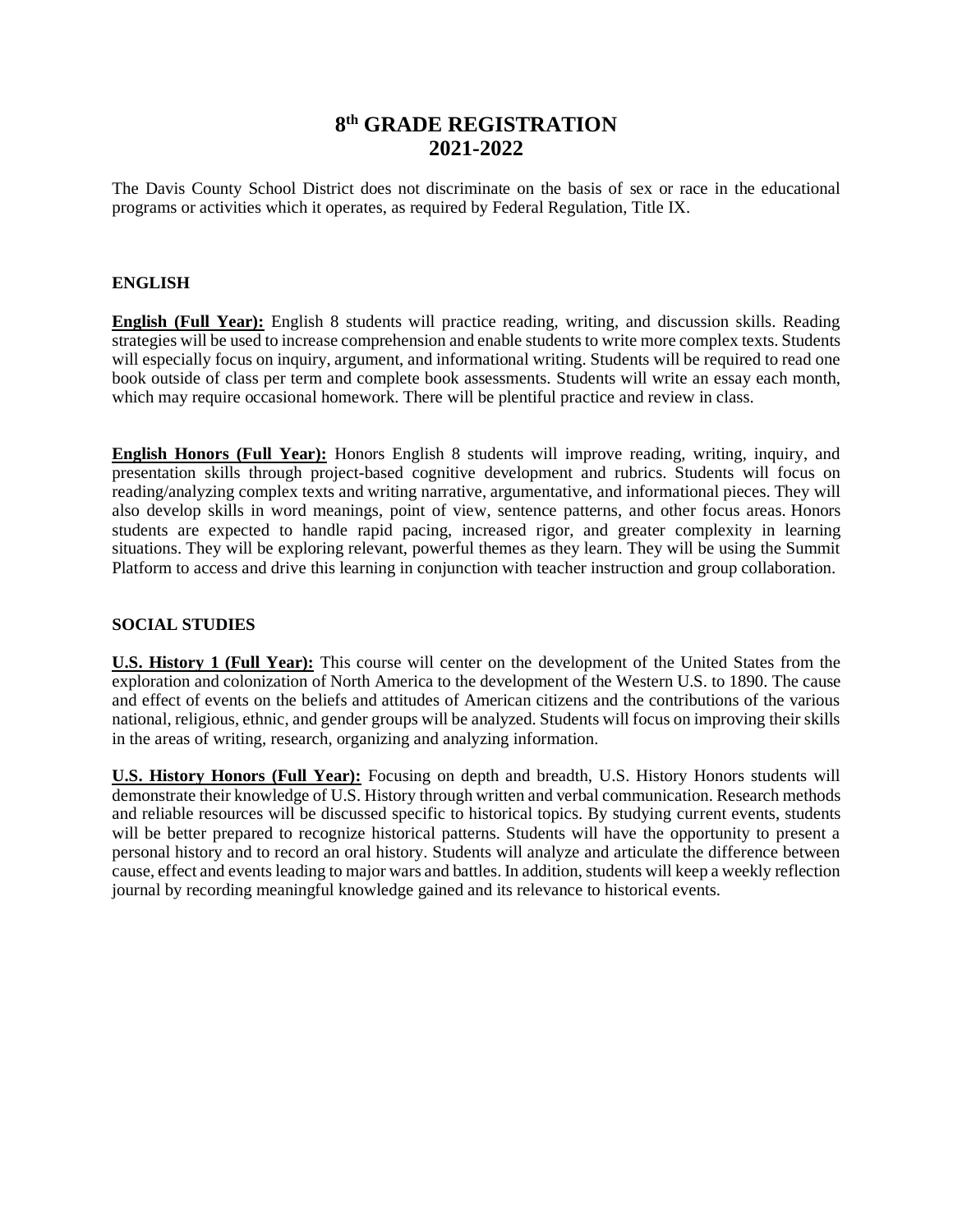## **MATHEMATICS**

**8th Grade Mathematics (Full Year):** Instruction will focus on four critical areas: (1) formulating and reasoning about expressions and equations, including modeling an association in bivariate data with a linear equation, and solving linear equations and systems of linear equations; (2) grasping the concept of a function and using functions to describe quantitative relationships; (3) analyzing two-and three dimensional space and figures using distance, angle, similarity, and congruence, and understanding and applying the Pythagorean Theorem; (4) operations with rational and irrational numbers.

**Co-Requisite Supplemental Math (Semester):** Co-Requisite Supplemental Math is intended to increase student understanding and achievement by increasing time, intensity and access to high-cognitive rigor for on-grade level core standards. This course focuses on pre-teaching on-grade level material before students learn the curriculum in the regular math class and secondarily focuses on reteaching on-grade level curriculum. Opportunities that teach prerequisite skills are directly tied to and taught in context of on-grade level content. Students can expect to be exposed to frequent and regular use of task-based learning in order to meet these objectives as well as regular and intentional interactions with the teaching and learning Mathematical Practices.

**8th Grade Mathematics Honors (Full Year):** This course will cover the four critical areas listed in 8th Grade Mathematics Course and add extra topics and concepts that would interest an advanced middle school student. Some examples of the extra topics include but aren't limited to: 3-dimensional graphing, graph theory, concepts of fair division and apportionment, sets and set notation, voting methods, and matrices. Concepts will be explored in greater depth with increased use of contextual situations. This course will have increased rigor and advanced content that will challenge the minds of high ability students.

**Secondary Math I Honors (Full Year):** This will cover all of the concepts in the Secondary Mathematics I course. Concepts will be explored in greater depth with increased use of contextual situations. In addition, it will include concepts dealing with vectors and quantities of vectors and matrix operations and their applications. This course will include elements that will prepare students to take calculus in high school. This course will have increased rigor and advanced content that will challenge the minds of high ability students.

## **SCIENCE**

**Integrated Science 8 and Integrated Science 8 Honors:** focuses on matter and energy in nature.

- Students will explore how matter is arranged and how substances store and transfer energy, which can cause them to interact physically and chemically, provide energy to living organisms, or be harnessed and used by humans.
- Matter and energy cycle and change in ecosystems through processes that occur during photosynthesis and cellular respiration.
- Additionally, substances that provide a benefit to organisms, including humans, are unevenly distributed on Earth due to geologic and atmospheric systems. Some resources form quickly, allowing them to be renewable, while other resources are nonrenewable.
- Evidence reveals that Earth systems change and affect ecosystems and organisms in positive and negative ways.

**Honors Students** are required to participate in a Science Experimental Project during terms 1 and 2 in preparation for participation in the district STEM Fair. The project topic will be student selected with teacher approval. The work is done at home with check points throughout both terms.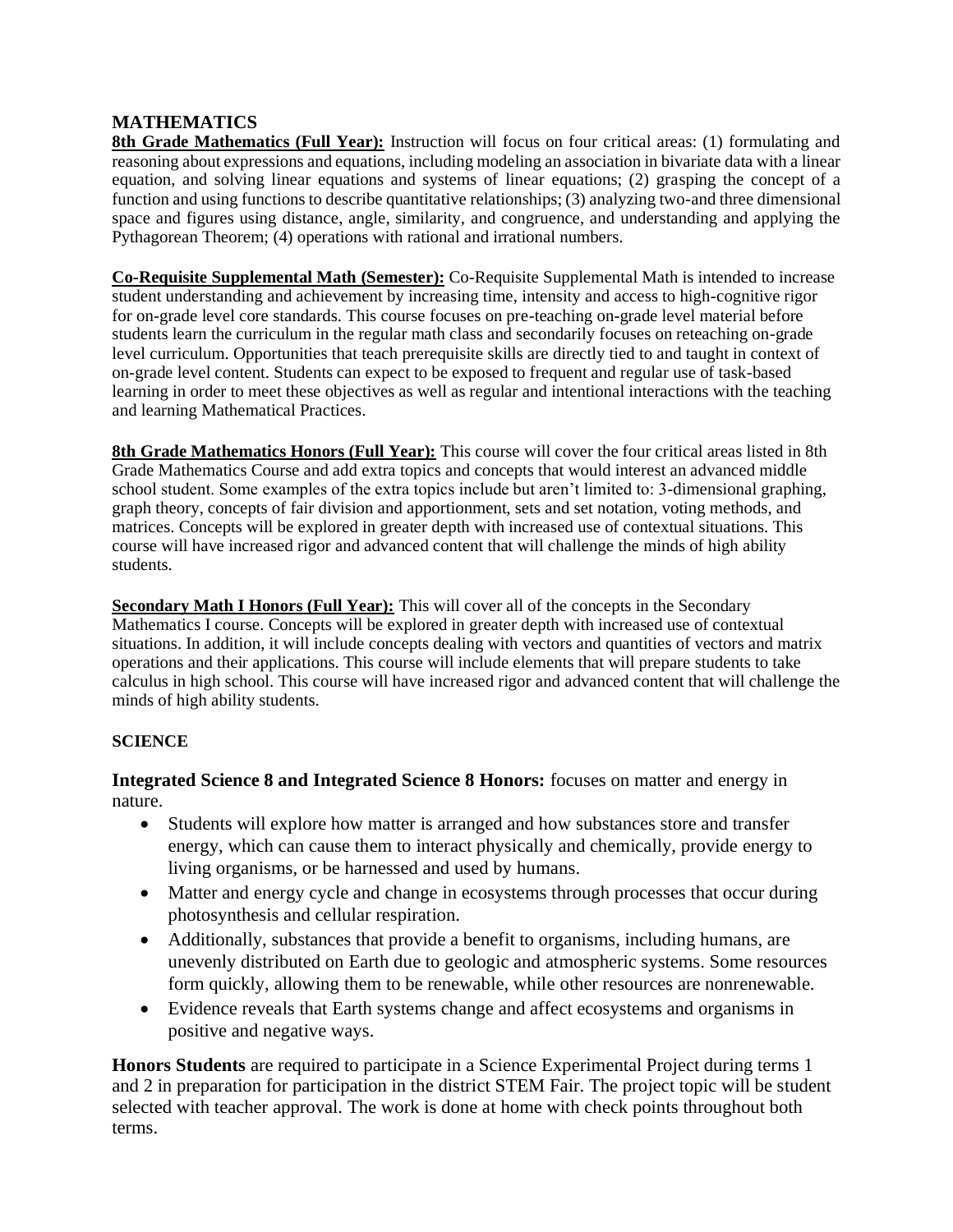### **PHYSICAL EDUCATION/HEALTH**

**Fit 8 (Semester):** Students in level 8 will develop lifetime attitudes regarding physical activity and healthy lifestyles. The movement and fitness curriculum is based upon the assumptions that (1) skill development is ongoing and progressive, (2) lifetime activity attitudes that are best internalized by continued practice, (3) students need to incorporate principles of fitness into their daily lives. The program is a sequence of experiences in several activities to challenge all ability levels. It focuses on social interaction and cognitive learning, as well as skill development, with progressive levels of difficulty.

**Health Education 1 (Semester):** A course to help students become aware of a complete idea of health. This idea includes physical, mental and social health. Physical health is about yourself and how you handle relationships. To make the best decisions you need sound accurate information and how to apply this information to your own life. The following areas will be covered in the course, mandated by state law: alcohol, tobacco, drugs, STDs, physical changes of adolescence, human reproduction, fetal development, the family unit, and decision making.

#### **WORLD LANGUAGES**

.

**DLI Chinese 4:** This course continues the development of speaking, listening, reading and writing skills. Authentic resources are used to reach proficiency goals and to teach grammar and expand vocabulary. Culture and geography of the target culture are taught through printed and audio texts as well as class discussions and projects.

#### **DLI Chinese Culture, History & Media (must be enrolled in Chinese Immersion Program)**

**Semester:** The Culture & Media course builds skills in cultural-linguistic competencies necessary for successful communication with native speakers. Students utilize media and authentic texts to learn about the diverse cultural products, practices, and perspectives of countries. The topics and task for the  $7<sup>th</sup>$  and 8<sup>th</sup> grade years, along with careful support for students to reach proficiency targets, lead intentionally to the Chinese AP Language & Culture course content.

**DLI French 4:** This course continues the development of speaking, listening, reading and writing skills. Authentic resources are used to reach proficiency goals and to teach grammar and expand vocabulary. Culture and geography of the target culture are taught through printed and audio texts as well as class discussions and projects.

#### **DLI French Culture, History & Media (must be enrolled in French Immersion Program) Semester:**

French Culture and Media is designed as a single semester companion course to French DLI. Students will study the related 6 thematic units of DLI and in addition incorporate French culture and media using a wide range of technological resources. This course has strong elements of Pre-Advanced Placement methodology and is considered preparatory to the AP French Course that will be offered in the 9<sup>th</sup> grade.

**Spanish 1 (Full Year):** What do you want to do when you grow up? No matter what it is, knowing a second language can be very helpful - especially if that language is Spanish. Join us as we embark on a great adventure, learning about the language and culture of the Spanish-speaking world. Hear it, speak it, read it and write it in a supportive environment using many different methods and activities. ¡Viva el español!

**Spanish 2 (Full Year):** Second year Spanish takes up where the first year left off. By the end of this year students should be able to carry on basic conversations on several topics, building on their knowledge from the previous year. Students will be able to show off skills in creative ways using stories, games, and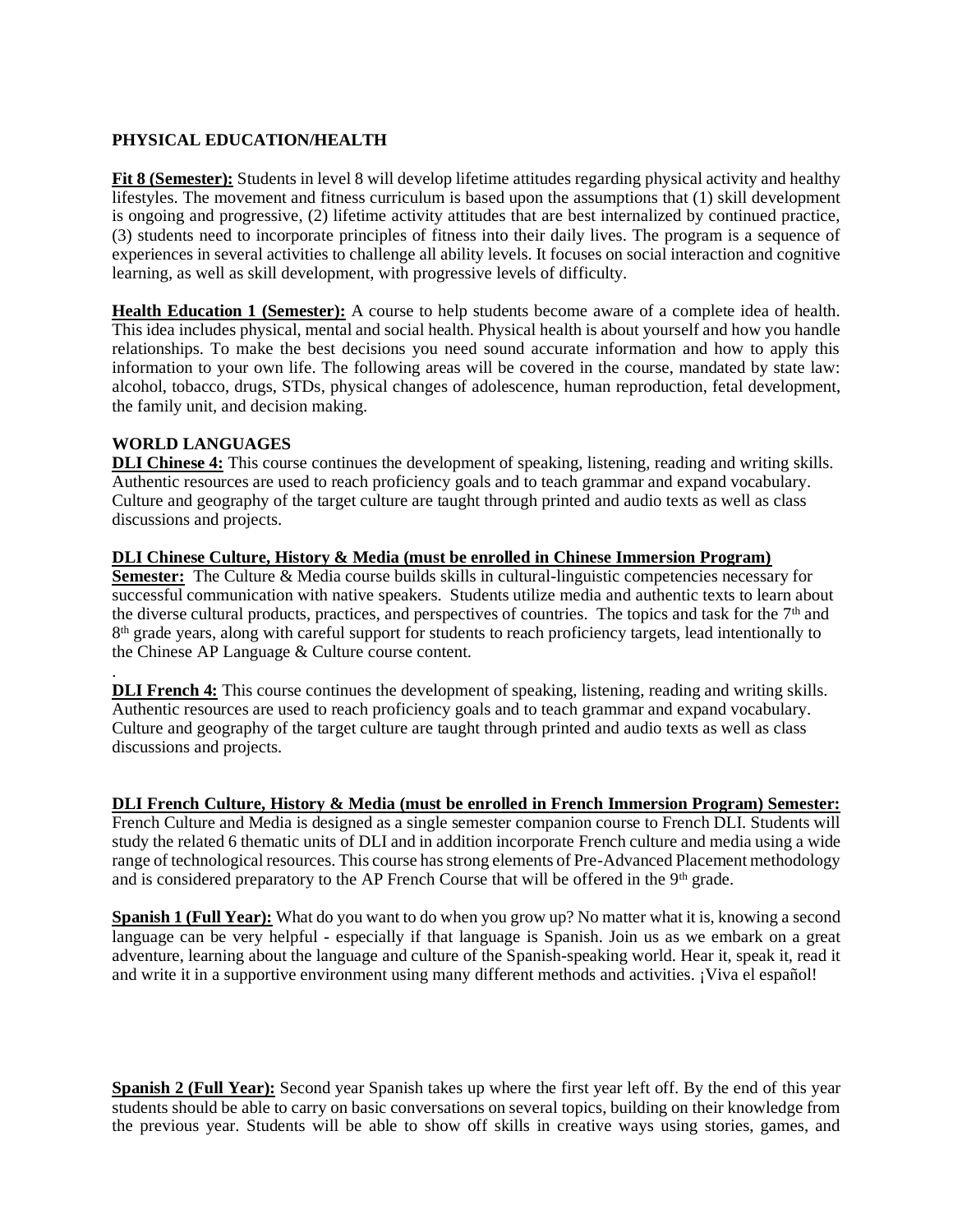activities. Students will continue to broaden cultural horizons as they learn about the people and places where Spanish is spoken. Students are also eligible to participate in the BYU Language Fair this year. ¡Vamos!

**Spanish 3 (Full Year):** Students have put in all the effort to learn the basics. They have realized the importance of knowing a second language. Spanish III, they will be refining speaking skills and learning the fine points of the language structure. Students will delve into some art and literature along with the language. There may be an opportunity to attend the festivities at the BYU Foreign Language Fair (a nice pay-off for all your hard work). We may act out plays, write our autobiographies, or learn to do the salsa. ¡Fantástico!

## **CAREER and TECHNICAL EDUCATION**

**Creative Coding (Semester):** Creative Coding through Games and Apps is a first-semester course for introduction to programming for the early secondary grades. The course is designed to attract and reach a broad and diverse range of students, including those who may have never considered programming. Students learn how to code by working in a real software development environment to design, program and publish mobile apps and games. Learning to code by creating real products, students discover how to make amazing things and have an impact on their world.

**Digital Literacy (Semester):** This course is an introduction to computer literacy. Students will have opportunities to develop innovative products and processes using technology that encourages creativity, critical thinking, productivity, and collaboration in the classroom and day-to-day life. Students will demonstrate a sound understanding of technology concepts, systems and operations. Students will understand human, cultural and societal issues relating to technology, digital lifestyles, and practice legal and ethical behavior. Skills will be demonstrated by creating a project for a different content area. This course is aligned with national and international standards and the Utah Core to prepare students across multiple levels of skills.

**Exploring Technology 2 (Semester):** This course incorporates math, science, and technology to solve everyday problems. Exploring Tech II is Design and Modeling. The students will be using 3-D modeling to introduce the design process. Students will learn how 3-D modeling has influenced their lives and they will create models to solve problems. The course includes hands-on projects like: air rockets, air-racers, boomerangs and CO<sup>2</sup> dragsters. The emphases of this class is on technological read and follow instructions. **There is a lab fee attached to this class**.

**FCS Explorations (Semester):** This course provides students the opportunity to develop essential skills in the various career pathways related to Family and Consumer Sciences (FACS). Students will explore and cultivate skills in food and nutrition sciences, childcare, interior design, clothing and textile construction, fashion design and merchandising, consumerism, entrepreneurship, family relationships, personal responsibility, and career and job-related tasks. This course will strengthen comprehension of concepts and standards outlined in Sciences, Technology, Engineering and Math (STEM) education. **There is a lab fee attached to this class.**

#### **MUSIC/FINE ARTS**

**Band 1 Percussion (Full Year):** Percussion is beginning instruction in playing percussion instruments. Emphasis is on rhythm and note reading. No drum set playing is taught. **Students must have one or more**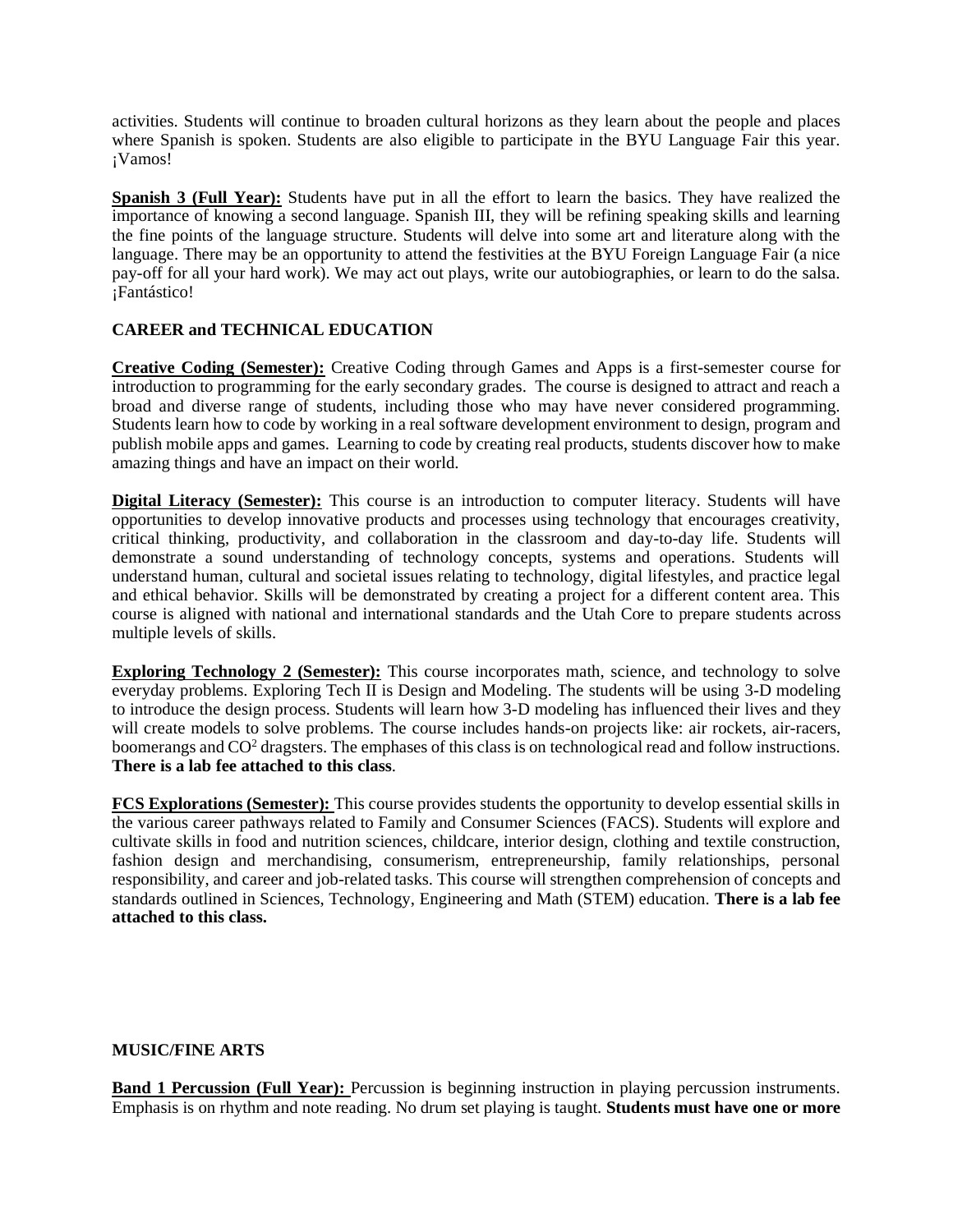**years of** successful piano lessons to be considered for the percussion section. Interested students should contact the Band Director in the spring.

**Band 1 Beginning Brass (Full Year)**: This class is for all students who are interested in learning to play a brass instrument. No musical experience is necessary; just bring a desire to learn an instrument. Beginning brass incorporates the following instruments: trumpet, trombone, French horn, baritone, and tuba.

*Most parents obtain an instrument by renting with the option to buy from a music store. In the past, the cost has been approximately \$15.00 per month. A limited number of larger band instruments are sometimes available through the school for rent. The school has French horns, baritones, trombones and tubas to rent for \$95.00 for the year.*

**Band 1 Beginning Woodwinds (Full Year):** This class is for all students who are interested in learning to play a woodwind instrument. No musical experience is necessary; just bring a desire to learn an instrument. Beginning woodwinds incorporates the following instruments: flute, clarinet, and oboe. Those who desire to play piccolo must first play the flute for at least two years. Those who desire to play saxophone must first play the clarinet.

*Most parents obtain an instrument by renting with the option to buy from a music store. In the past, the cost has been approximately \$15.00 per month. A limited number of larger band instruments are sometimes available through the school for rent.* 

**Band 2 (Full Year):** This course is for band students who have played an instrument in beginning band for one year and have demonstrated the ability to play their instrument at an intermediate level. Students must have the approval of the band instructor.

**Band 3 (Full Year):** This course is for outstanding band students who have excelled musically and who are technically proficient with their instrument(s). Students must have the approval of the band instructor.

**Orchestra 2A (Full Year):** Intermediate orchestra is intended to be a continuing course for students who have completed at least two years in an orchestra program, or who have had at least two years of private string instruction. Students who have not completed this requirement may not register for this class without prior consent from the orchestra instructor. This class is primarily a performance class with several opportunities to perform individually and as a group. The group will participate in several community concerts and in adjudicated festivals throughout the year. Framework for the class follows the

**Art Foundations 1 (Semester):** This class will have special emphasis on introductory exploration of the world of art. Projects will introduce the student to art principles and elements such as line, balance, value, proportion, etc. Projects would include but not be limited to collage, cartooning, shading and perspective.

**Art Foundations 1A 2D Art (Semester):** This is a continuation of Foundation I with increased emphasis on the elements and principles of line, balance, value, proportion, etc. Projects will include working with pastels, watercolors, colored pencil, print making and lettering. (Art 1 pre-requisite)

**Choir 2 (Full Year):** This course will emphasize proper vocal technique in a four part voice setting, along with the basics of music theory. Students will develop active listening skills and an appreciation for a variety of genres. Students will learn to sing accurately by reading music notation, producing acceptable tones, using proper diction and responding to the interpretations of the music.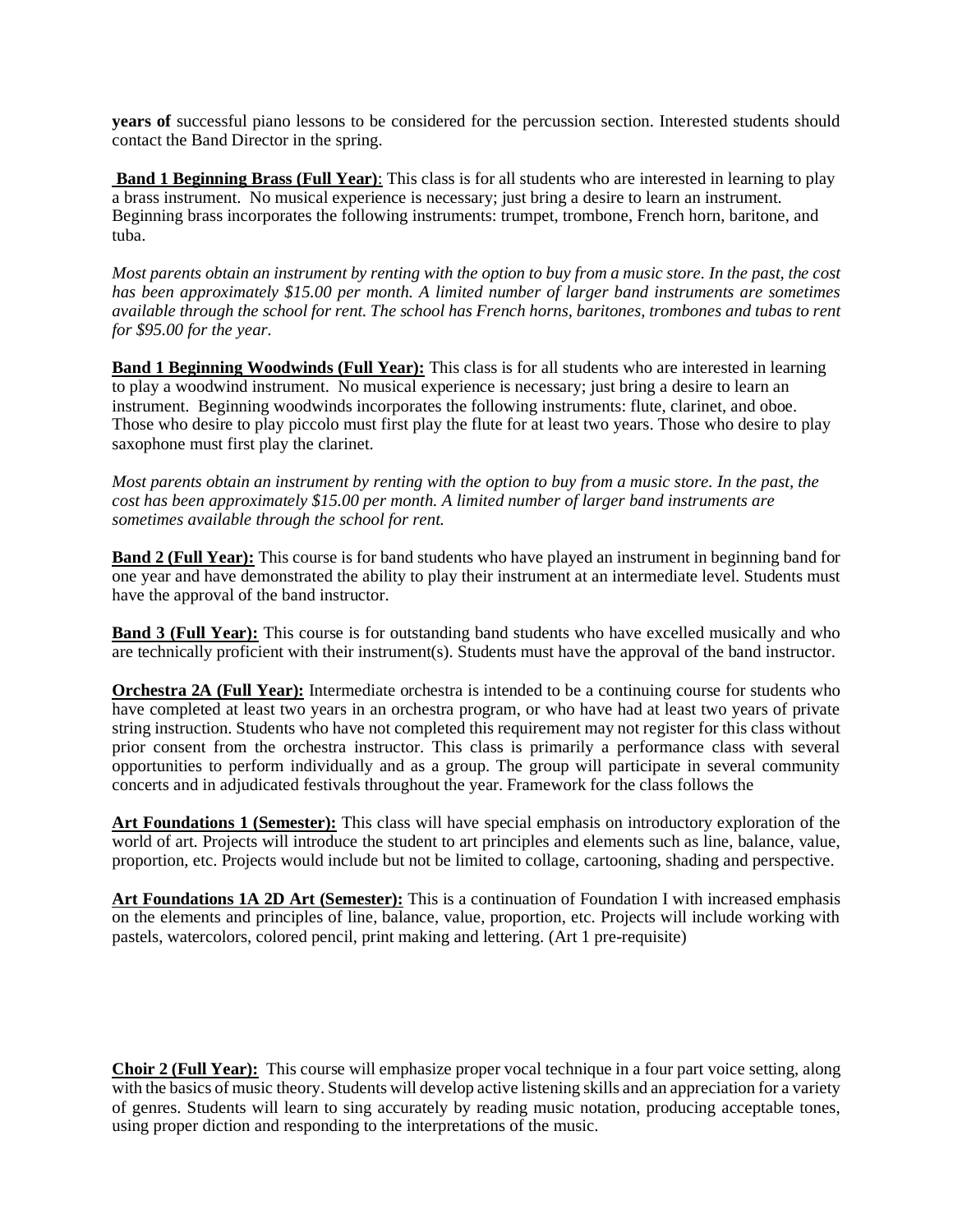**Theater 1:** In this class, students will develop basic techniques of acting and gain a deeper appreciation of theatre as an art form. Students will explore various periods of theatre history through observation and performance. Students will be required to work in groups. The majority of the grade for this class is based on in-class participation and attendance.

## **ELECTIVES**

**Creative Writing 1 (Semester):** Students will focus on the art of storytelling, for both fiction and non**f**iction, in several genres. Principles of plot structure, characterization, voice, dialogue, description, and point of view will be studied and practiced, with the end goal of producing polished prose, poetry, and dramatic writing. At the end of the course, students should have the student who enjoys writing and composing and is looking to improve their ability to bring their ideas to life on paper. This course is not designed to remediate basic skills in grammar and spelling.

**Current Issues 1 (Semester):** In this course students will learn about issues that affect our political and social lives today and will include topics such as: fake news, bias, journalism, discrimination, plastic in our environment, political parties in the US, child labor, homelessness, and opioid addiction.

**Current Issues 2 (Semester):** In this course students will extend their study of issues that affect our political and social lives today, emphasizing issues surrounding immigration, gun control, separation of church and state, GMOs, mandatory vaccinations, international conflicts, tariffs and minimum wage.

**Introduction to Python 1 (Semester): There are many coding languages being used by computer coders but one of the most used, and growing in popularity, is Python.**

**This course will take you through the basics of Python 3 and help you build your skills to the point where you will be able to create simple games and work on and edit more complex games through the use of Python coding language. Students will become fluent in the understanding and use of basic Python syntax including learning how to create and use variables, define and use functions, while-true loops, if/else statements, multipliers and more. We will create some of our own sprites (game characters) and use these in Python coded games of student's creation. If you have done some work in Python already, great, but no previous coding experience is** 

**necessary for this course.**

**Journalism 1 (Semester):** Journalism 1 gives students the chance to explore the nature and ethics of news. Students will learn to identify newsworthy topics, conduct interviews, and write stories based on real school and community events. Students in this class will need to be selfmotivated and creative. They must be prepared to work closely and productively on their own and with others. They must be prepared to do some work outside of class and should enjoy writing.

**Journalism 2 (Semester-Journalism 1 pre-requisite):** allows students to apply their reporting skills in a broadcast setting. Students will gather video footage, prepare scripts, and act as news anchors in a school recording studio. Students in this class will need to be self-motivated and creative. They must be prepared to work closely and productively on their own and with others. They must be prepared to do some work outside of class and should enjoy public speaking and writing.

**Leaders of the World (Semester)**: **I**n this course students will study leaders of countries, societies, and religious organizations throughout history. Students will also examine the dynamics of power and authority and how leaders have risen to positions of influence throughout the world.